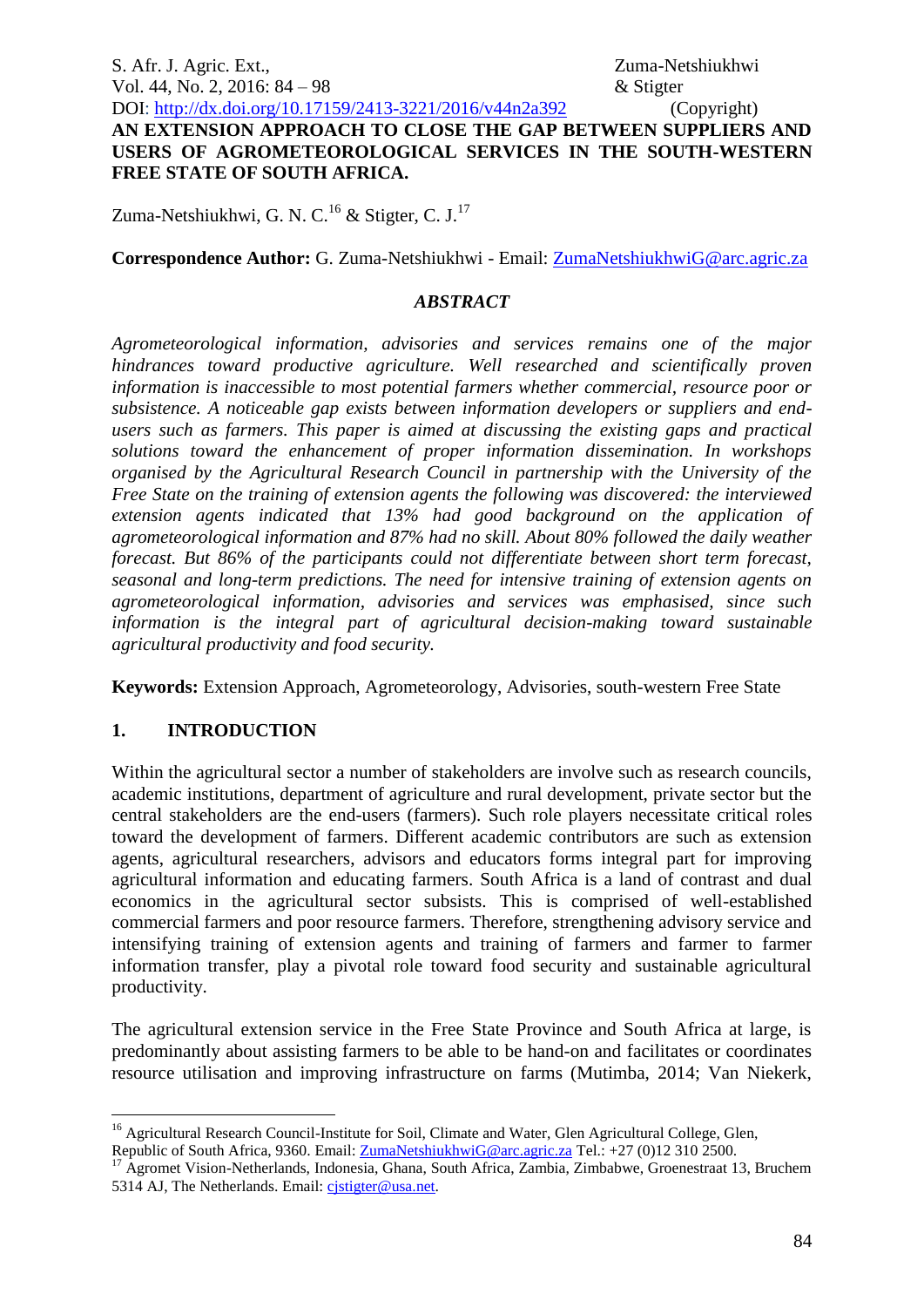## S. Afr. J. Agric. Ext., 2008. The S. Afr. J. Agric. Ext., 2008. The S. A. Equation of the S. Afr. J. Agric. Ext., Vol. 44, No. 2, 2016: 84 – 98  $\&$  Stigter DOI: http://dx.doi.org/10.17159/2413-3221/2016/v44n2a392 (Copyright)

Stroebel, van Rooyen, Whitfield, & Swanepoel, 2009). The study area south-western Free State is comprised of well-established commercial farmers, up-coming commercial farmers and poor resource farmers. These dissimilarities are an indication of unequal level of agricultural productivity, access to information, farming skills, access to markets and many other factors. Agricultural extension service has to be designed in the manner that all types of famers obtain relevant information through extension agents to expedite sustainable agricultural productivity.

All types of farmers are faced by a variety of challenges ranging from environmental conditions, plant types, animal types and soil conditions. Extension models or approaches has to suit the type of a given farming situation considering local conditions. However, in the study area it is noticeable that a gap between information producers/suppliers and information users subsist. Therefore, the authors of this paper suggest that a peculiar extension approach to disseminate agrometeorological information is required. Such a model is to establish study groups that that are facilitated by extension agents and agrometeorologists in the study area toward sustainability and commercial viable. Thus to encourage famers to adapt as per given weather forecasts and climate predictions, and generate income from agricultural commodities for household consumption and to generate income.

Plants, animals and trees undergo life cycle changes as they encounter dissimilar weather conditions and are subjected to biotic and abiotic stresses (Davitt, *et al.*, 2011; Wahl, *et al.*, 2011). The most troublesome abiotic stressors occurring in the study area which are climate related are storm winds, extreme temperatures, drought, floods, hailstorm and wildfires, while biotic stressors include the living disturbances such as detrimental insects to agricultural production (Kanninena, *et al.*, 2013). After the development of sufficient and relevant agrometeorological information/advisories/services to counter those disasters and their consequences, training of extension intermediaries or extension agents/officers remains the most crucial part of information/advisories transfer and services establishment in farmers' fields (Zwane, *et al.*, 2015; Weiss, *et al.*, 2000; Stigter, 2010; Winarto & Stigter, 2011).

The implementation of this study made major changes in the availability of, and farmer's perceptions on agrometeorological information, advisories, services as well as the channels and methods of dissemination. Across the study area the use of Internet was only limited to a few commercial farmers. This is not just the case in the south-western Free State but it is true across the African continent. Currently, the most effective method of information dissemination differs from farmer to farmer and is predetermined by the farmer's capabilities; resource poor farmers in the study area mostly utilized the study groups and short message services. However, where people can assist to establish information, advisories, services, can be disseminated through to key communication outlets that are readily used by most people such as television, freely available local newspapers, local radio, bulletins, ward committees, extension forums and early warning committees. The agrometeorological details should entail relevant and tailor-made information/advisories/services that are directly useful to the farmers and the latter should be able to interact with the sources. For farmers in the south-western Free State to embrace the use of agrometeorological information/advisories/services would ideally require the interaction with extension agents to obtain the necessary knowledge.

# **2. DATA COLLECTION/ PROCEDURE**

To discover the factors critical to the dissemination of agrometeorological information, extension service, suppliers and producers of such information and their perceived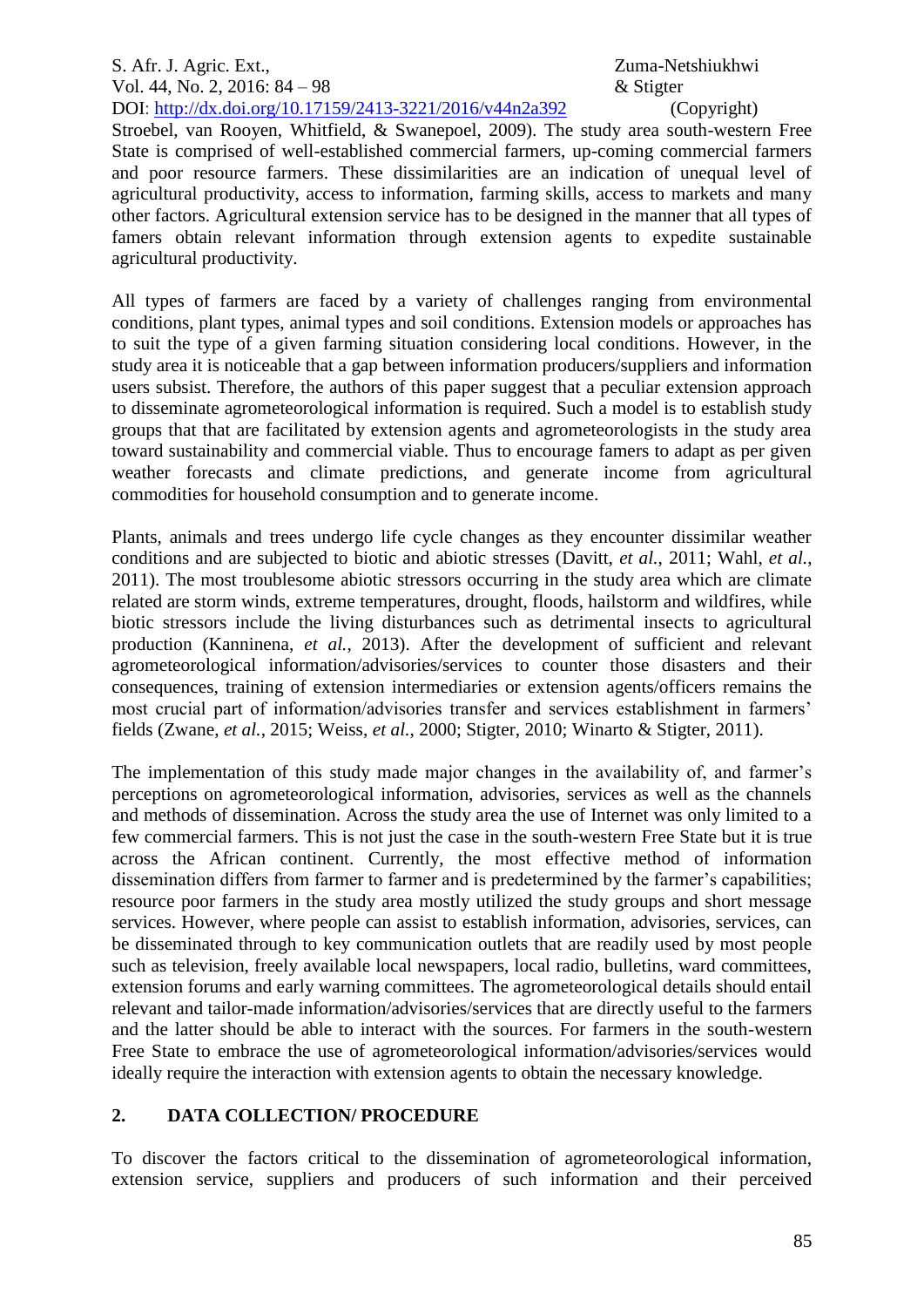importance a number of 394 farmers and 30 extension agents were interviewed. The Farming Systems approach to Development (FSaD) was eventually complemented by the use of participatory tools (e.g. questionnaires, discussion in groups and with key informants, buzz questions) and techniques (e.g. a Participatory Rural Appraisal Approach). An action learning cycle was used in the FSaD where necessary, leading to the improved dissemination and application of weather/climate information and products/advisories in agrometeorological decision making for improved livelihoods. FSaD approach was used to understand current agrometeorological advisories and services (if any) and sources of weather/climate information, to identify and select appropriate channels for information communication/dissemination, and to derive rules for procedures, without scientists being involved each and every time, for enforcing extension potential, extension training and extension practice.

Action learning cycle also described as, plan-act-observe-reflect (Dick, 2002; McNiff, 2002; Tenge, 2005; Kramer 2007; Stringer, 2007; Serrat, 2008; Kelman, *et al.*, 2009) was neatly used to supplement the FSaD to interact with existing study groups, individual farmers and extension intermediaries to establish and describe the current farming systems. Subsequently, introduce agrometeorological information/products and then study the problems with and the impact of some relevant applications.

FSaD approach is comprised of four distinctive phases as follows: (a) Diagnosis or description of farmers' needs in relation to the agrometeorological information and advisories and services. (b) Design planning of the scenarios per agricultural enterprise through the use of participatory tools and techniques such as workshops, focus groups, key informants, formal and informal interviews, action planning, look and learn, role-play, learn by doing, observations and transect walks. (c) Testing and implementation through farmer-managed experiments according to planned interventions and activities. (d) Dissemination and impact assessment using dissemination methods as preferred by the farmers.

# **3. FINDINGS**

# **3.1 Introduction**

It was discovered through questionnaires that most extension agents in the south-western Free State area had no basic knowledge, understanding and training in agrometeorology and its applications to agriculture. Several gaps that were considered to hinder the process of information, advisories, and services flow from suppliers to users were:

- $\checkmark$  Lack of basic training on weather and climate knowledge and understanding
- $\checkmark$  Lack of training on basic operational agrometeorology
- $\checkmark$  Lack of communication between suppliers and users
- $\checkmark$  Lack of agrometeorological advisories/services available to farmers
- $\checkmark$  Lack of skills to interpret weather forecasts and climate predictions for agriculture
- $\checkmark$  Lack of information on the potential suppliers of agrometeorological information/advisories/services
- $\checkmark$  No clear channels of information dissemination
- $\checkmark$  Advisories available are too general, not understandable and not point specific
- $\checkmark$  No feedback from users to suppliers of agrometeorological information/advisories
- $\checkmark$  No availability of agrometeorological services
- $\checkmark$  Poor rainfall recording on farms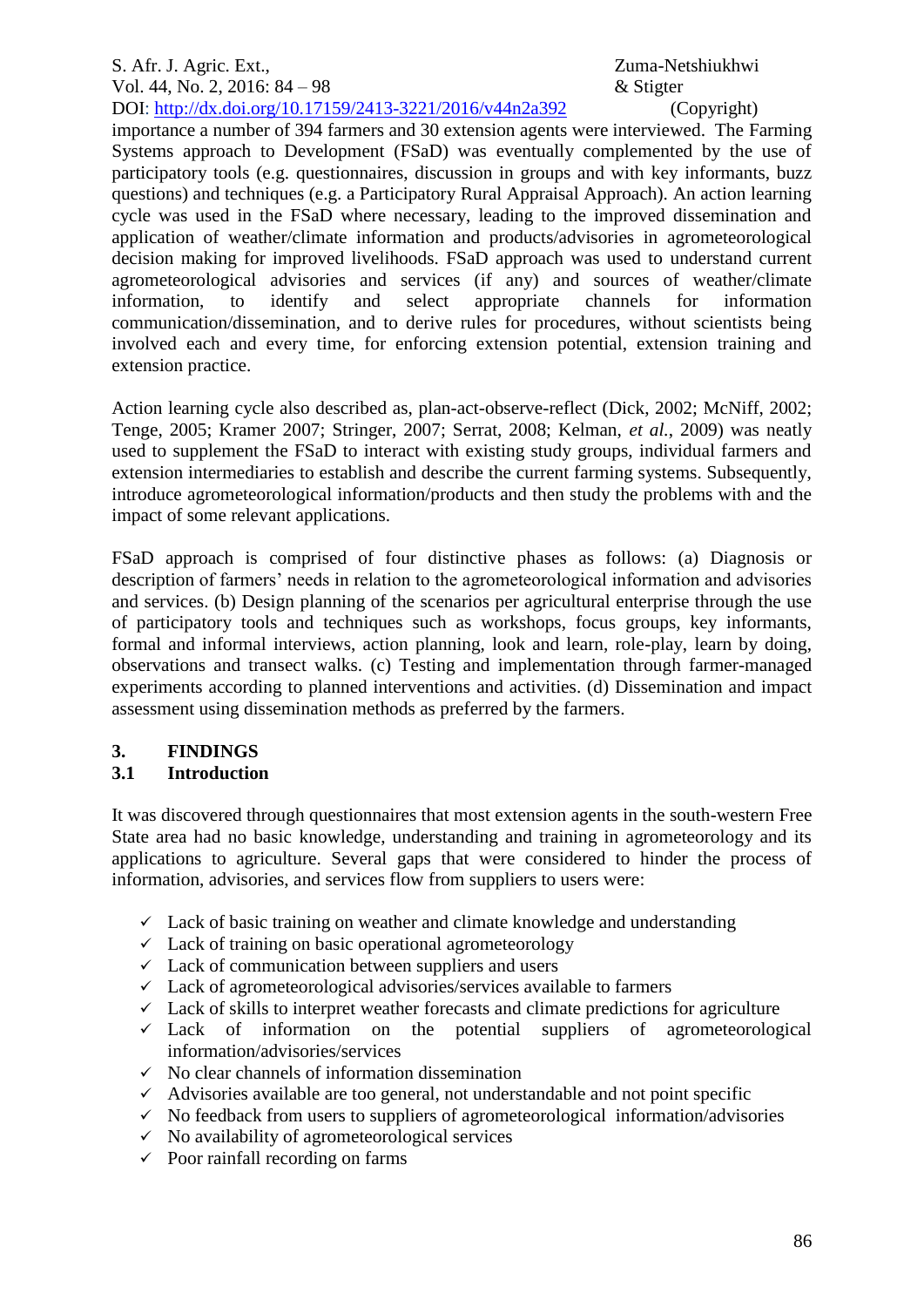Therefore, training of extension agents in this study area became a priority since they are potentially the key people to close the gap between suppliers and users of agrometeorological knowledge and contributing toward sustainable agricultural development. Extension agents were involved in and facilitated the process of communicating agrometeorological information/advisories and assisting farmers in the development of decision-making for tactical and strategic operations and they ensured that the decisions were correctly executed. This means that training of trainers becomes the most important factor towards successful farming and to ensure that farmers get more self-reliant and independent.

The training of trainers exercise was to explore different approaches for the establishments of an extension agrometeorology (Stigter & Winarto, 2012) across the south-western Free State. The aim is that suitable intermediaries become well skilled to particularly articulate the needs of the farmers and of the farming community at large for agrometeorological information, advisories and services. The topics of interest that needed attention in the south-western Free State were in operational agrometeorology regarding agrometeorological services in relation to crop management, crop protection, monitoring and early warnings of natural disasters, and preparedness for other risks in weather and climate, making use of weather forecasts, climate predictions and other science-based information for agriculture.

## **3.2 Agricultural extension response to agrometeorological learning**

During the diagnosis stage of this study, extension agents played a notable role to identify and access the farmers. They are familiar with practiced agricultural enterprises, challenges faced by the farmers and environmental conditions in the region of operation. The local study groups were identified with the assistance of the extension agents of the region, but other town study groups had to be established. Relating to the findings on the lack of agrometeorological services and advisories training of extension agents on weather forecasts, climate predictions and the application of it to agricultural decision making was conducted.

Trained extension agents consisted of animal nutritionists, animal health specialists, crop scientists, pasture & veld scientists and agronomists. The topics dealt with during the training were, among others, the interpretation of short-, medium- and long-range weather forecasts and climate predictions for agricultural purposes, crop type suitability, selection of crop cultivars, calculations of degree days (thermal time) for maize cultivar selection, maintenance and calibration of automatic weather stations. The institutions and organizations that were responsible for the development of agrometeorological advisories were listed to ensure that information suppliers were well known. The identified suppliers of agrometeorological information identified within the study area ranged from academic institutions, research councils, governmental departments and private sector service providers. The training focused on agrometeorological knowledge, concepts, principles and their application to agriculture training. Questionnaires were given to the extension officers prior to and after the training workshop to assess their level of agrometeorological understanding and to subsequently evaluate the training.

Facilitation of training of the trainers was structured in a very participative way. Under the main theme of operational agrometeorology, the crux of these workshops was based on the emerging practices in participatory poverty reduction and establishment of food security. Active agricultural enterprises and choices in different regions were discussed such as small and large stock production, vegetable production, grain and sunflower production. These were entry points in identifying the needs relating to weather and climatic conditions. The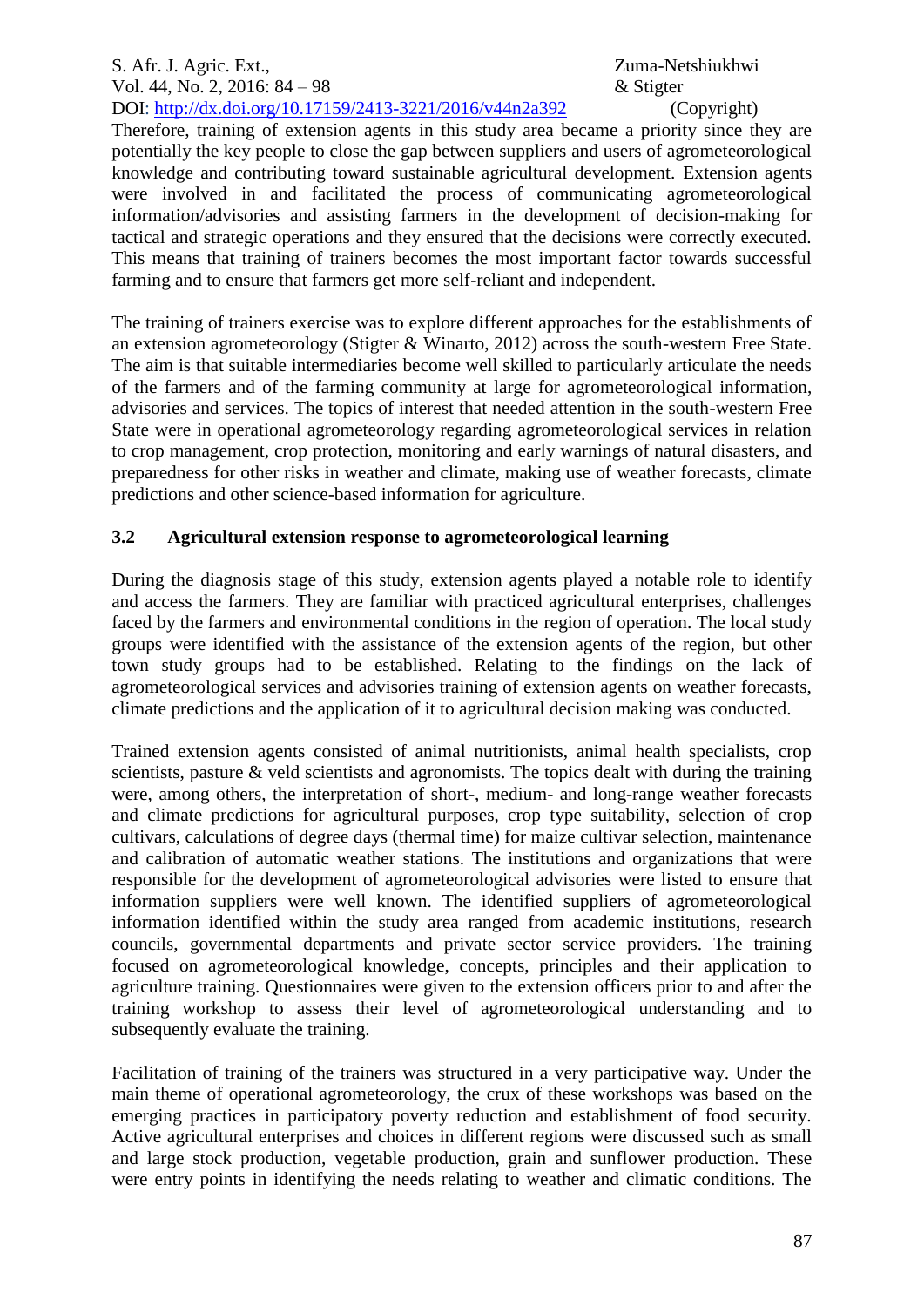## S. Afr. J. Agric. Ext., 2008. The S. Afr. J. Agric. Ext., 2008. The S. A. Equation of the S. Afr. J. Agric. Ext., Vol. 44, No. 2, 2016: 84 – 98  $\&$  Stigter DOI: http://dx.doi.org/10.17159/2413-3221/2016/v44n2a392 (Copyright)

questionnaires were structured in a manner to evaluate extension agents' perceptions on weather forecasting and climate predictions and their understanding of and experience in agrometeorology as well as to discover whether extension agents could avail accessibility for guidance of daily agricultural activities to the farmers.

The findings on questionnaire analysis indicated that agrometeorological concepts are needed to be incorporated in agricultural training for improved decision making. Only 13% of the extension agents indicated that they had a good background and understanding of weather forecasting and climate prediction information and their application to agriculture, whereas 87% expressed to have very little knowledge on these subjects. Al least 20% of the extension agents did not often listen to weather forecasts nor did they receive climate predictions, while 80% listened to radio for daily weather forecasts and read climate information from the daily newspaper. About 56% of the extension agents did not personally receive directly any types of weather forecasts, 36% did receive rainfall and temperature forecasts and only 6% received all types of forecast personally. About 86% of the extension agents did not understood the differences between short term forecasts, seasonal and long-term predictions and 14% had a clear understanding of the usage of terminology. Only 16% of the extension agents indicated that their farmers did receive the weather forecast and climate predictions, but 84% indicated that farmers did not receive any type of weather forecasts or climate predictions. About 97% indicated that farmers should have access to agrometeorological information for decision making support towards improved agricultural productivity. About 70% of the extension agents had doubts on the reliability of weather forecasts and thought that the products were not user friendly and needs to be area specific.

At least, 90% of participants had good understanding of the meaning and the interpretation of normal, below normal and above normal rainfall from climate predictions while only 10% had no knowledge. About 79% of participants were able to explain the use of probabilities and make suitable recommendations. Participants were in the position to develop recommendations based on drought predictions. For examples, to minimize planting density, to plant drought tolerant crops, to reduce stock, provide fodder banks, to consider water conservation techniques, to allocate grazing camps accordingly and to buy supplementary feed/fodder, to plant under irrigation where possible. Although 27% of the extension agents mentioned that they could interpret the weather forecasts at their disposal, 93% requested thorough one-week training on agrometeorological information/advisories/services, as such information is the backbone of agricultural daily activities. Furthermore, the participants rated e-mail as the most preferred method of information dissemination.

According to participants trained during agrometeorology application workshop the received agro-meteorological advisories needs to be area specific and user friendly. The weather forecast should be point specific for effective information use. The extension agents in the south-western Free State recommended the development a regional early warning committee. Such committee require a collaborative effort from different stakeholders toward the development of local agro-advisories which are user friendly and point specific to minimise risks. Figure 1, displays the current flow of agrometeorological advisories within the southwestern Free State. Such a flow of information and process provides no room for the feedback from the farmers to present suggestions, opinions and recommendations about the agro-advisory provided. The existing channels used for advisories and the manner in which it is developed and information entailed needs a thorough review toward betterment. In improved form it should address the specific recommendations for diverse groups of farmers,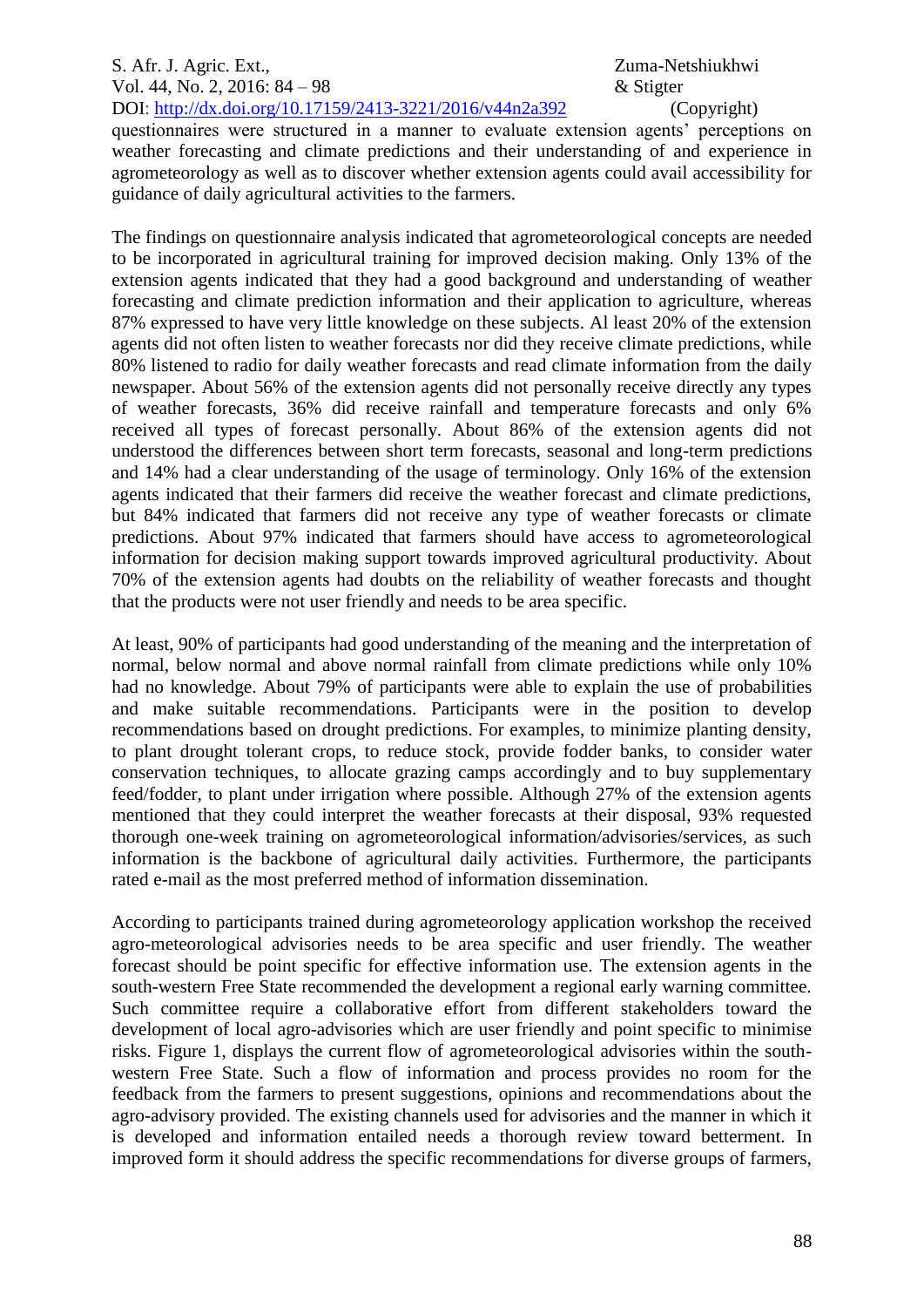S. Afr. J. Agric. Ext., Zuma-Netshiukhwi Vol. 44, No. 2, 2016: 84 – 98  $\&$  Stigter DOI: http://dx.doi.org/10.17159/2413-3221/2016/v44n2a392 (Copyright) locally specific, user-friendly and the extension agents should be able to discuss information entailed within agro-advisories with the farmers and get feedback.

For the agrometeorology extension service to be effective in the south-western Free State a coordination centre for agrometeorology and agroclimatology information needs to be established. Such a centre should facilitate information relating to weather forecasts, climate prediction, climate change issues, precision agriculture, smart agriculture and all agricultural related information. Such a centre should have well-established and effective channels and methods of information dissemination peculiar to the needs of an individual or a group of farmers. Such a centre should facilitate the development of a localised decision support system.



Figure 1: Current flow and development of agrometeorological advisories in the southwestern Free State.

Therefore, for the improvement of agrometeorological information dissemination the listed ideas should be put into consideration. It is proposed that the Department of Agriculture and Rural Development and its entities should consider implementing the following thoughts:

- i. to engage with a group of weather forecasters using different Global Circulation Models to request, downscaled climatic conditions per region at a high resolution,
- ii. to employ a qualified team of agrometeorologists to develop tailor-made advisories per region and where possible per farm (see also Gommes *et al.*, 2010), this team has to develop and facilitate agrometeorological information, advisories and services and interact with the extension agents to address the needs of the farmers at grass root level,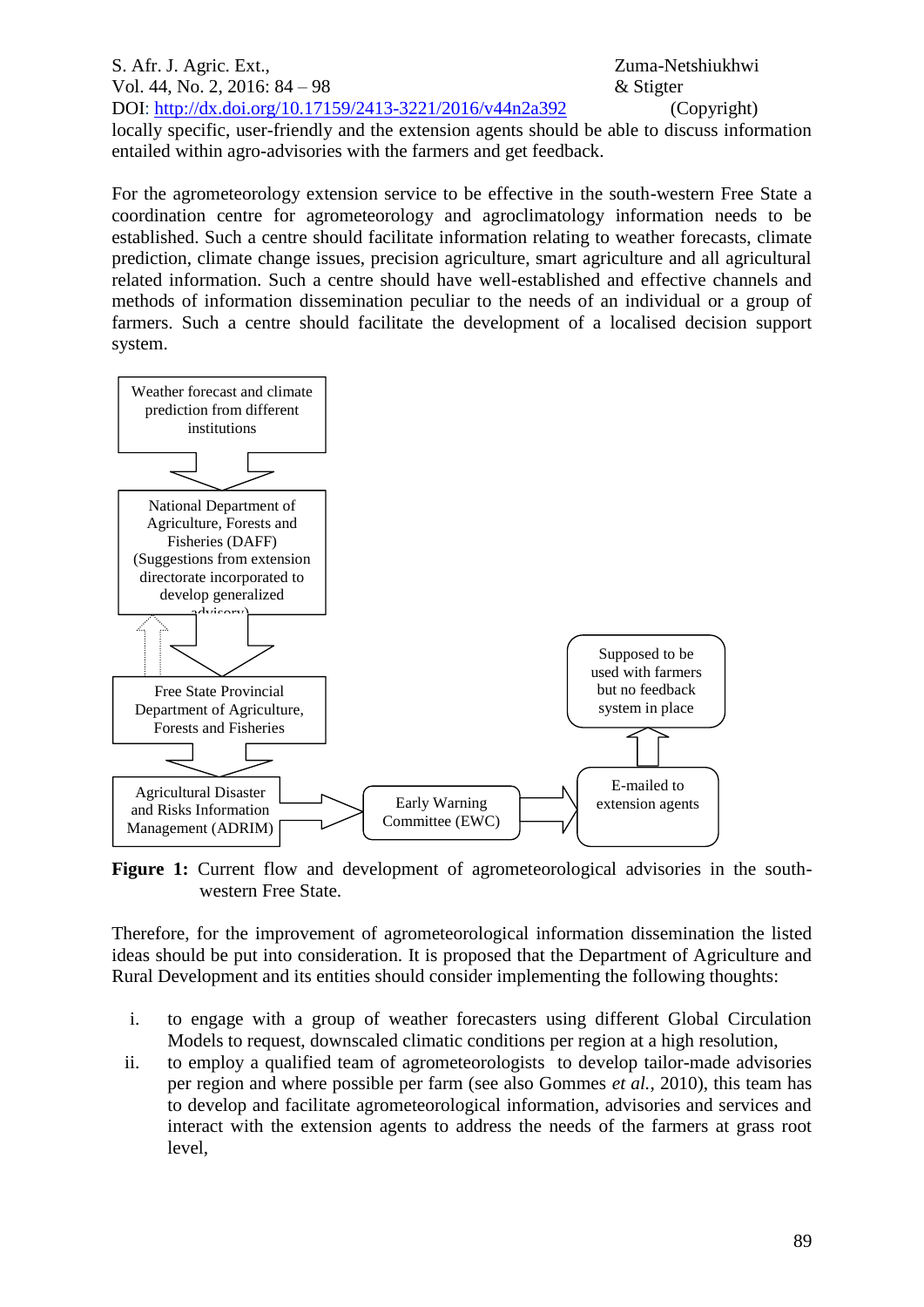iii. to encourage the development of tailor-made advisories which strengthen diverse farming methods and sustainable agricultural development,

- iv. to implement conducive strategies of information dissemination as preferred and suitable for different farmers
- v. delegation of weather forecasters/climate predictors and agrometeorologists to train extension agents during their monthly regional Extension Forums
- vi. ensure dissemination of client friendly agrometeorological information/advisories/ services from intermediaries to farmers
- vii. strategize and develop a two-way communication from farmers to intermediaries so that farmers' concerns can be sent back to advisories/services developers
- viii. a two-way communication to give extension/feedback from farmer to farmer may positively influence the degree of application of agrometeorological information/advisories/services (as illustrated in Figure 2).

The most suitable manner of information dissemination discovered during the period of this study was the participation of intermediaries in the organized study groups per area. This platform encourages the interrogation and discussion of advisories for better clarity and good planning. The proposed strategy ensures open discussion and transparency from stages of information, advisories, services development to training of intermediaries and to the application of the ultimate results by the end-users. This strategy shall allow users from different levels of farming to be able to consider the relevance of agrometeorological information, advisories and services towards successful agricultural development. Ignoring the two-way communication may result in uncertainties and unnecessary information distortion. But with the provision of an open end situation, smooth flow and understanding of information, advisories and services may have outstanding results.

The agrometeorological information is very relevant to the changing climatic conditions which are dominated by more and more severe extreme meteorological and climatic events. The proposition from the farmers was the intensification of Agrometeorological Information days across the districts. The advisories were for the benefit of the intermediaries and the end-users to develop and make informed decision toward improved agricultural sustainability and productivity.

Advocacy in the implementation and expansion of the application of agrometeorological information, advisories and services should be possible by the support from the provincial ministry of Agriculture and Rural Development. This research study on extension agrometeorology focused on the Modder/Riet catchment in the south-western Free State. Promotion is only possible through the study partners' networks and the study anticipated contributing to developing a replicable model of study groups for sustainable agricultural productivity. With study groups in all identified towns of the study area, during the meetings the intermediaries and the farmers were empowered to be able to develop their own local weather and climate coping strategies.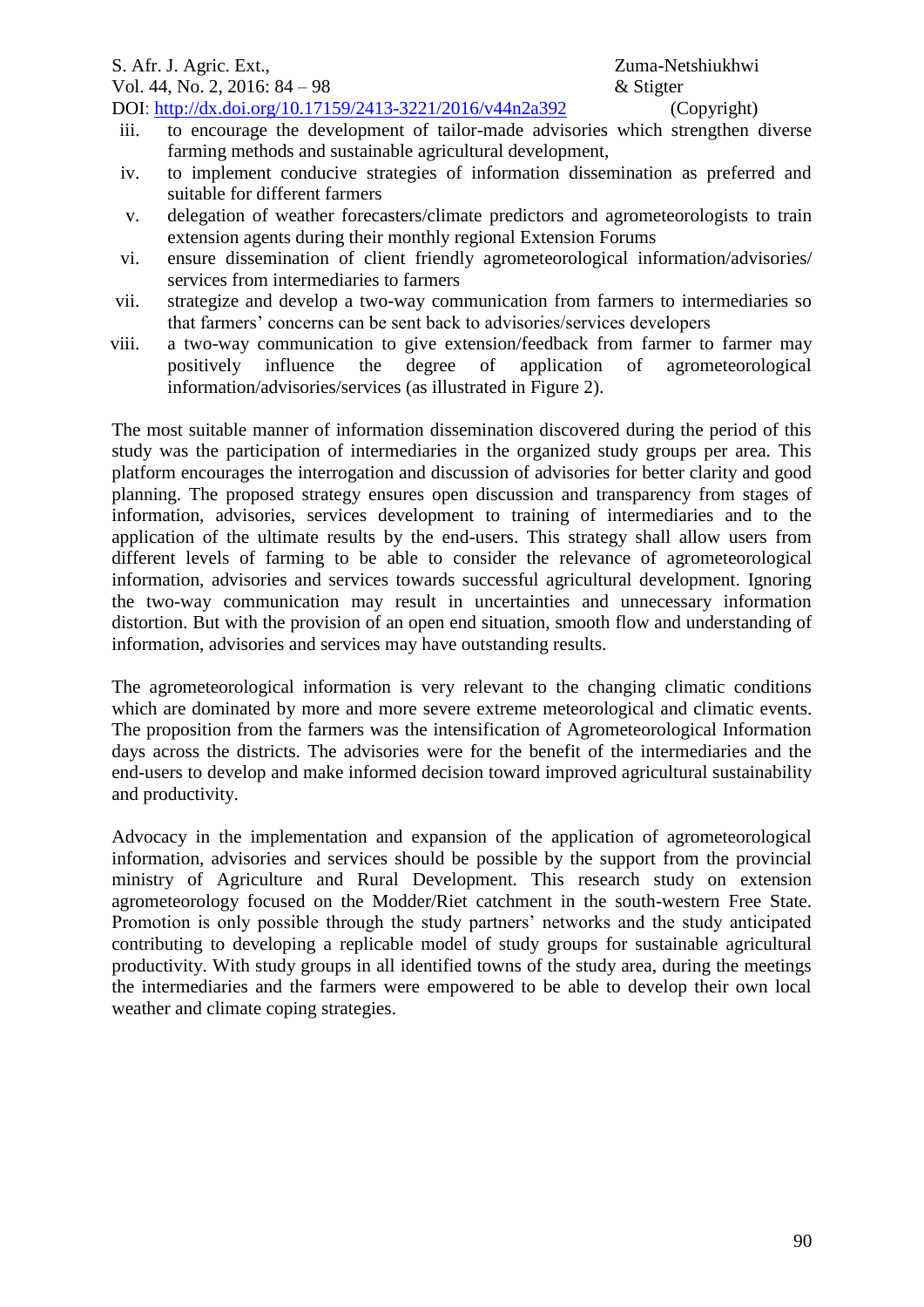



## **3.3 Farmers response to agrometeorological learning**

Promoting science-based information to the farming community is a critical step toward successful farming. Scientific agricultural information evolves on yearly basis. Such information relate to change of cultivars, breeds, soil conservation technologies, planting technologies, pests and disease control measures, storage measures. During the engagement with the farmers, assessment and evaluation of the availability and the application of agrometeorological information, advisories and services in the study area and the farmers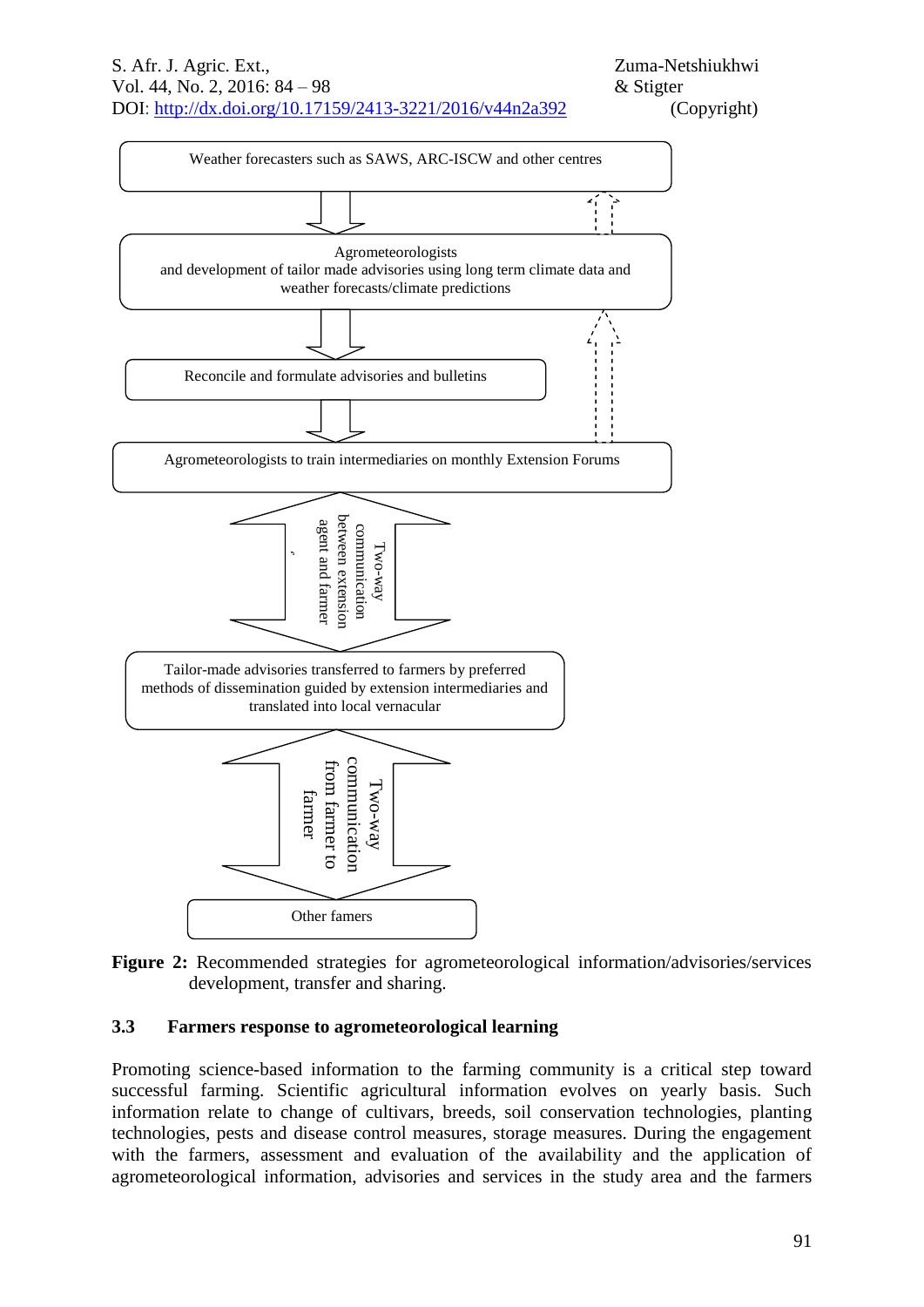## S. Afr. J. Agric. Ext., 2008. The S. Afr. J. Agric. Ext., 2008. The S. A. S. A. S. Agric. Ext., 2008. The S. A. S. Agric. Ext., 2008. The S. Agric. Ext., 2008. The S. Agric. Ext., 2008. The S. Agric. Ext., 2008. The S. Agr Vol. 44, No. 2, 2016: 84 – 98  $\&$  Stigter DOI: http://dx.doi.org/10.17159/2413-3221/2016/v44n2a392 (Copyright)

were monitored and evaluated from the inception to the last phase of the project. The purpose of this exercise was to determine the performance, production as to the final yield or outcome was used as an indicator.

The farmers were exposed to weather forecasts, climate predictions and other science-based information. Agrometeorological advisories were developed and sent to the extension agents and through them to farmers. Exposure to such type of information was gradually adopted by the farmers and the extension agents. The final workshop was conducted for all study groups to determine the experience of the farmers in agrometeorological learning. The guiding questions were prepared to probe for more information and ascertain the response from the farmers. During the final workshops farmers were divided into smaller groups of 3-5 participants per group. These sub-groups were given 5 minutes to discuss and write down the answers.

During the process of facilitating this exercise, observation of the behaviour of farmers and listening to arguments in groups were other tools used to combine the response from the farmers. Participatory approach contributed to building agreement and collective learning during farmer discussions. This assisted farmers to feel empowered in the process, which increased self-confidence in application of agrometeorological information, advisories and services and lead to substantial change. The focus was on exploring different farmers' stories and on-farm experiences. Adaptation of agrometeorological information was accumulated from season to season, although some farmers seemed not to be well equipped to handle and deal with new information and new challenges. But with proper monitoring and evaluation during on-farm visits, farmers developed confidence and determination towards adopting agrometeorological information, advisories and services and moved from the usage of indigenous observation technique. For example, the turn up at study group's workshops gradually increased and the enthusiasm to learn accumulated.

The study groups presented a very diverse situation in terms of experiences, challenges and needs that are related to their farming. The consequences of increasing climate variability needed greater emphasis as to farmer's ability to develop on-farm coping strategies and interventions. A successful farmer should understand the local trends in climate change and how agricultural outcomes are influenced. For example, the concept of response farming (Stigter, 2010) prepares the farmer to be aware of past and future climatic conditions and of the extent of increasing climate variability and related dangers and interventions to reduce vulnerabilities.

During the duration of the study, climate monitoring, record keeping and improved preparedness, pests and disease forecasting were the most emphasized issues during in-field training. Climate monitoring was emphasized with the use of rain gauges to measure rainfall and keep daily records. Record keeping played another new role for farmers to record all activities implemented on-farm against time (Winarto & Stigter, 2011). This allowed farmers to reflect on decisions taken and to make prompt adjustments where possible. But discussions on improved preparedness were the most crucial component of successful farming. These discussions were supported by timely provision of weather forecasts, climate predictions and other science-based information. For example:

 $\checkmark$  Swiss chard producers, raised concerns about the reduction of leaf development in winter season as it resulted in poor supply of bunch to the market. Continual supply is only satisfactory during summer season. These farmers were encouraged to invest into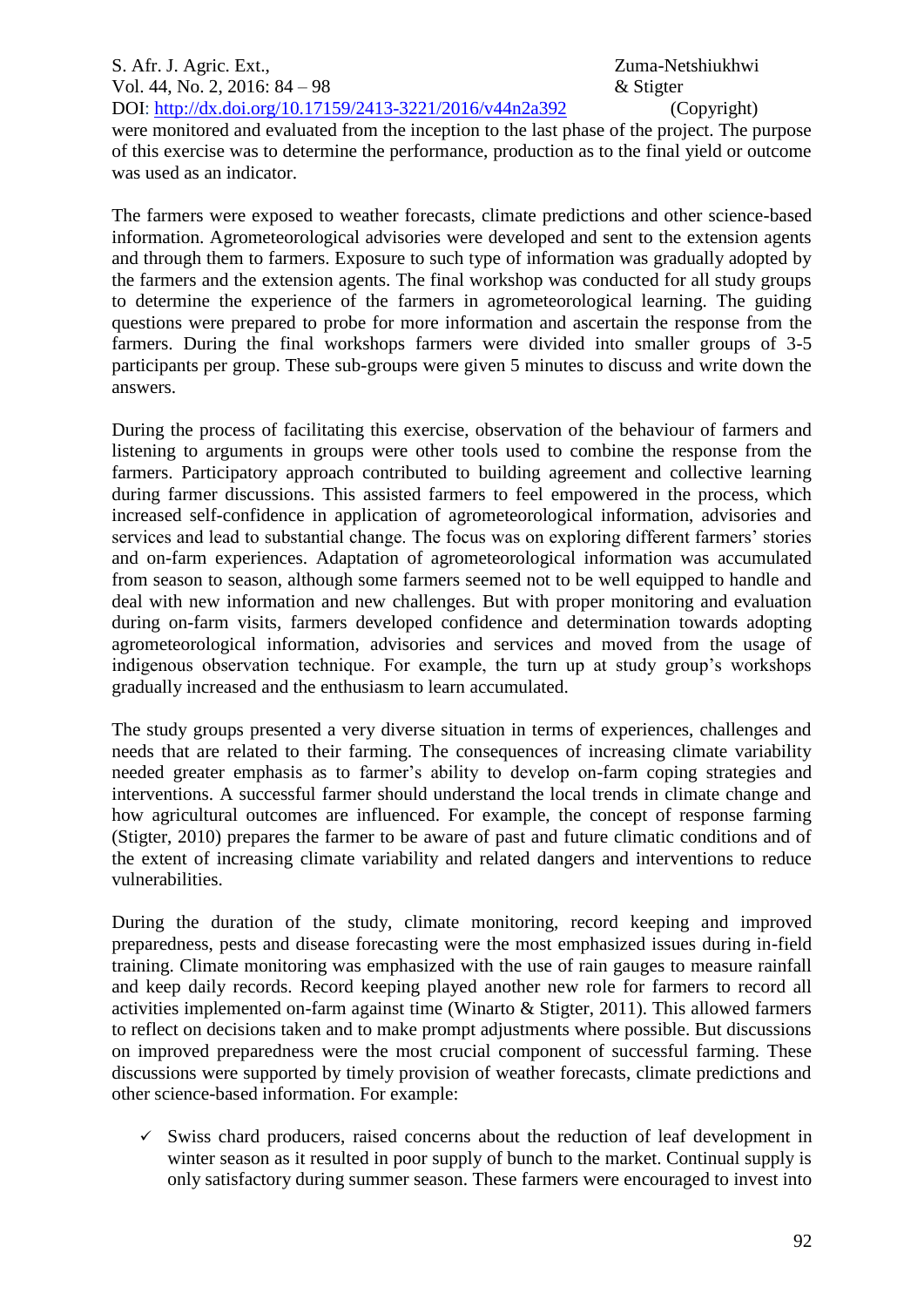frost nets and to practise conservation agriculture as improved preparedness to allow continual and frequent market supply for winter and summer season.

- $\checkmark$  Farmers with access to water were encourages to give provision for supplementary irrigation and sequential planting was adopted. For example, in one farm: the  $1<sup>st</sup>$ transplanting was conducted in the  $2<sup>nd</sup>$  week of July when15000 plants/0.5ha of Swiss chard was transplanted. The  $2^{nd}$  transplanting took place in the  $2^{nd}$  week of September with again 15000 plants/0.5ha and the  $3<sup>rd</sup>$  transplanting was in the last week of November, whereby 20000 plants/0.5ha were transplanted and the last transplanting was done in the last week of December with 35000 plants/ha. Continual supply was experienced and the income increased. Sufficient money was raised for expansion and crop diversification, when cabbage and onion seedling were planted 36000 plants/ha cabbage and 40000 plants/ha onions during winter season.
- $\checkmark$  Most farmers, who only chose to supply cabbage, were able to make adjustments and introduce different cabbage cultivars for winter and summer season (Table 1). Sequential cropping was also adapted by famers for continual supply to the market.

| <b>Planting date</b> | <b>Cultivar</b> | <b>Number of hectare</b>  | <b>Plant density</b> | <b>Harvest</b> | <b>Estimated income</b><br>@ R3/head |
|----------------------|-----------------|---------------------------|----------------------|----------------|--------------------------------------|
| 15 October           | Summer          |                           | 36 000               | 35 000         | 105 000                              |
| 15 November          | Summer          |                           | 36 000               | 35 000         | 105 000                              |
| 30 November          | Summer          |                           | 36 000               | 35 500         | 106 500                              |
| 15 December          | Summer          |                           | 36 000               | 35 000         | 105 000                              |
| March                | Winter          |                           | 36 000               | 35 500         | 106 500                              |
| April/June           | Winter          | $0.5/1$ (available field) | 15 000               | 14500          | 43 500                               |
| Total                |                 |                           |                      |                | R 535 000                            |

**Table 1:** An example of sequential cabbage planting adopted by farmers in the study area

- $\checkmark$  Responding to tailor-made advisories developed some farmers negotiated with the Department of Agriculture through Extension Agents for plastic tunnels. The tunnels were erected for vegetable production under cover. This recommendation was prompted by very dry conditions in summer and very cold conditions in winter, some farmers had experienced the effect of cold spells whereby, for example some farmers had lost tomato plants of 0.5 ha when unexpected frosts were experienced.
- $\checkmark$  Beans and green beans producers across the study area raised a concern about experienced situations of water logging after above normal rainfall prediction that also actually occurred. The farmers were advised to select other types of crops such as maize and pumpkin which are more resistant to water logging.
- $\checkmark$  Livestock farmers appreciated the skill when above normal rainfall predictions since it gives hope for revitalized pasture growth for animal grazing. But worries came with the 2010 outbreak of Rift Valley Fever and other diseases related to above normal to above-normal rainfall conditions. For predicted drought conditions farmers prepare timely for supplementary feed, provision of water supply in drinking points and shelter for shade to minimize the possibilities of heat stress.
- $\checkmark$  Wheat producers in Koffiefontein and Thaba Nchu appreciated the provision of agrometeorological advisories since they were able to prepare their activities based on the short-term predictions for within the season activities and beyond harvesting. It was recorded that farmers had previously experienced heavy rains when wheat grains were just about a week before maturity. Such continuous rains that were not expected interfered with growth to full maturity as the grain seeds began to sprout prior to harvesting.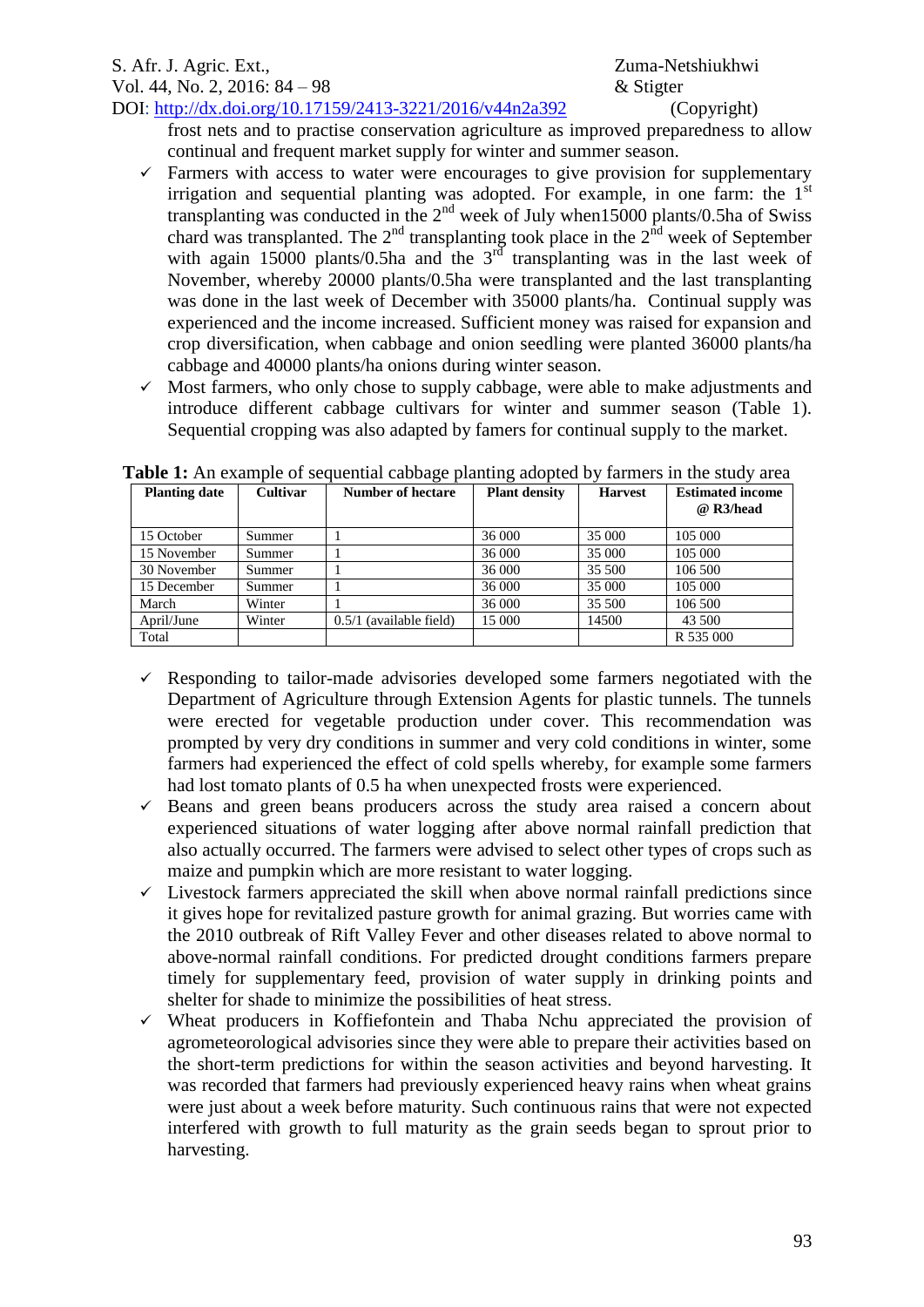In partnership with the agronomy wing of the Agriculture ministry in the province, upon outbreak of diseases and pests, farmers were provided with prescribed chemicals. The role of the agrometeorologist was to ensure that spraying was conducted on dry days, with the benefit that the chemicals sprayed were not washed away by water, and that spraying was not done during windy days.

The most valued strengths of the project were the farmer's newly found agrometeorological skills for on-farm decision making and the better understanding of the roles of different stakeholders. During study group meetings information exchanged from farmer to farmer and from extension agents to farmer and vice-versa. Picture collected by agrometeorologist during farm visits and transect walk were utilised as the teaching aid to avoid the repetition on same challenges. Such pictures were used as examples and for further learning. The infield training for farmers and organized special workshops for extension training were the successful tools for knowledge transfer. For example, during the on-farm installation of Automatic Weather Stations (AWS) in selected few farms in Sannaspos (2), towards Ladybrand (1) and Petrusburg (1) in-field training occurred, giving farmers knowledge and understanding of the importance of AWS.

# **3.4 Farmers response to agrometeorological learning**

The concept of an extension agrometeorology approach (Stevens, *et al.*, 2006; Stigter & Winarto, 2012) holds great possibilities to train intermediaries and farmers on the application of science-based information. During the course of the study, farmers in the study area were trained by agrometeorologists, but training of extension agents was a priority and enforced for the proper training of the end-users. Agricultural success is established by the implementation of recommendations made on advisories and by the establishment of agrometeorological services leading to a significant decrease of losses and increase in production per farm. Despite the imbalances that transpired of the number of farmers per extension agent in the south-western Free State, training was emphasized for improved production.

Science-based knowledge and understanding as support for developing solutions for agricultural decision making is generated from universities, agricultural research organizations, meteorological services and other environmental services institutions. To clarify the process on agrometeorological information, advisories and services generation/development by intermediaries for farmers as end-users, Stigter's conceptual and diagnostic framework applies (Stigter, 2006) (Figure 3). This framework consists of three pertinent domains: the contemporary pools of knowledge, extension intermediaries (and their supporters) and end-users (the livelihood of farmers) which are known as C, B and A domain respectively.

This framework elaborates on two-way information exchange from basic scientists to extension intermediaries (and applied scientists supporting them), and from the latter to farmers and their livelihood systems. So the A-domain represents the livelihood of farmers into which agrometeorological services should be established. The B-domain represents the process of advisory/knowledge/services generation with the involvement of intermediaries to train the farmers. The C-domain represents a pool of science-based knowledge (Stigter *et al.*, 2000; Stigter, 2005; Stigter, 2006; Stigter, 2010).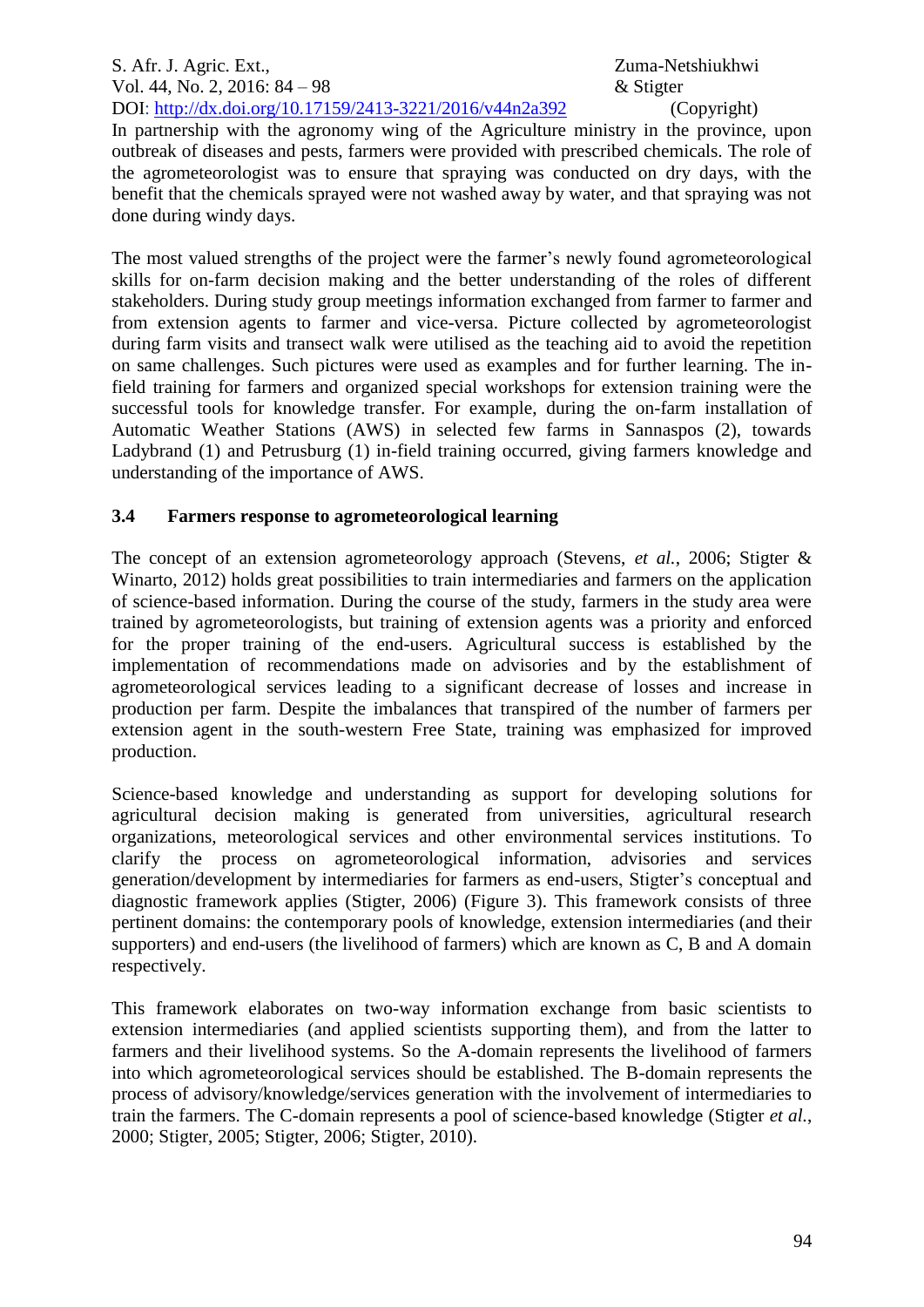This end to end model was indirectly witnessed for the duration of this study to be an appropriate model to close the existing gap between extension agents and farmers for improved livelihood. In the C-domain, different types of basic and derived knowledge such as long-term climatic data, soil characteristics, frost probabilities, climate bulletins, crop types and cultivars, crop suitability were used to run models and generate other knowledge in that C-domain. The results were used for the development of advisories and services (solution scenarios) in the B-domain. These advisories and services were contributed to and reviewed by intermediaries and applied scientists and were proposed to farmers and to the immediately related extension agents in the A-domain.

Research in this regard played different roles, purely supportive in the C-domain and applied, solution oriented, in the B-domain. The advantage of this picture of reality is that applied research is directly involved in understanding and solving the frustrations and challenges of the farmers. The disadvantage is that this is too big a load of work for only one portfolio. Therefore, training of extension agents becomes crucial to learn about the development of advisories and services and how to apply them with the farmers.



Figure 3: End to end information flow resulting in problem solving in the livelihood of farmers. In the B-domain extension intermediaries are involved in producing solutions that can be applied in the livelihood of farmers (Stigter, 2006; 2010).

Participatory tools were used and introduced to understand the livelihood systems and farming systems during training workshops with the farmers. In the previous discussions it was clear that farmers were not well-equipped for the interpretation of weather forecasts and climate predictions and for the application of other science-based information, while the same was the case with the extension agents. Therefore, more focus should be directed in the Bdomain towards the training of extension agents. Such an intensification of training of intermediaries is the only solution to close the gap between the A-domain and the B-domain, finally using contents of the C-domain also to the benefit of resource-poor farmers.

An example from research diary whereby two farmers of which one was equipped with the application of agrometeorological information/advisories/services and the other was not. Ignoring the importance of training extension agents had a negative impact for the farmers of their concern. Good decision making supported by the application of agrometeorology awards farmers with better yields. During on-farm visits, it was identified that the crop status of resource poor farmers was below average and of low quality for the 2008/09 season compare, although it was a season of good rainfall, with above-normal rainfall predicted and experienced. Advisories were now developed prior to the onset of the season, to guide the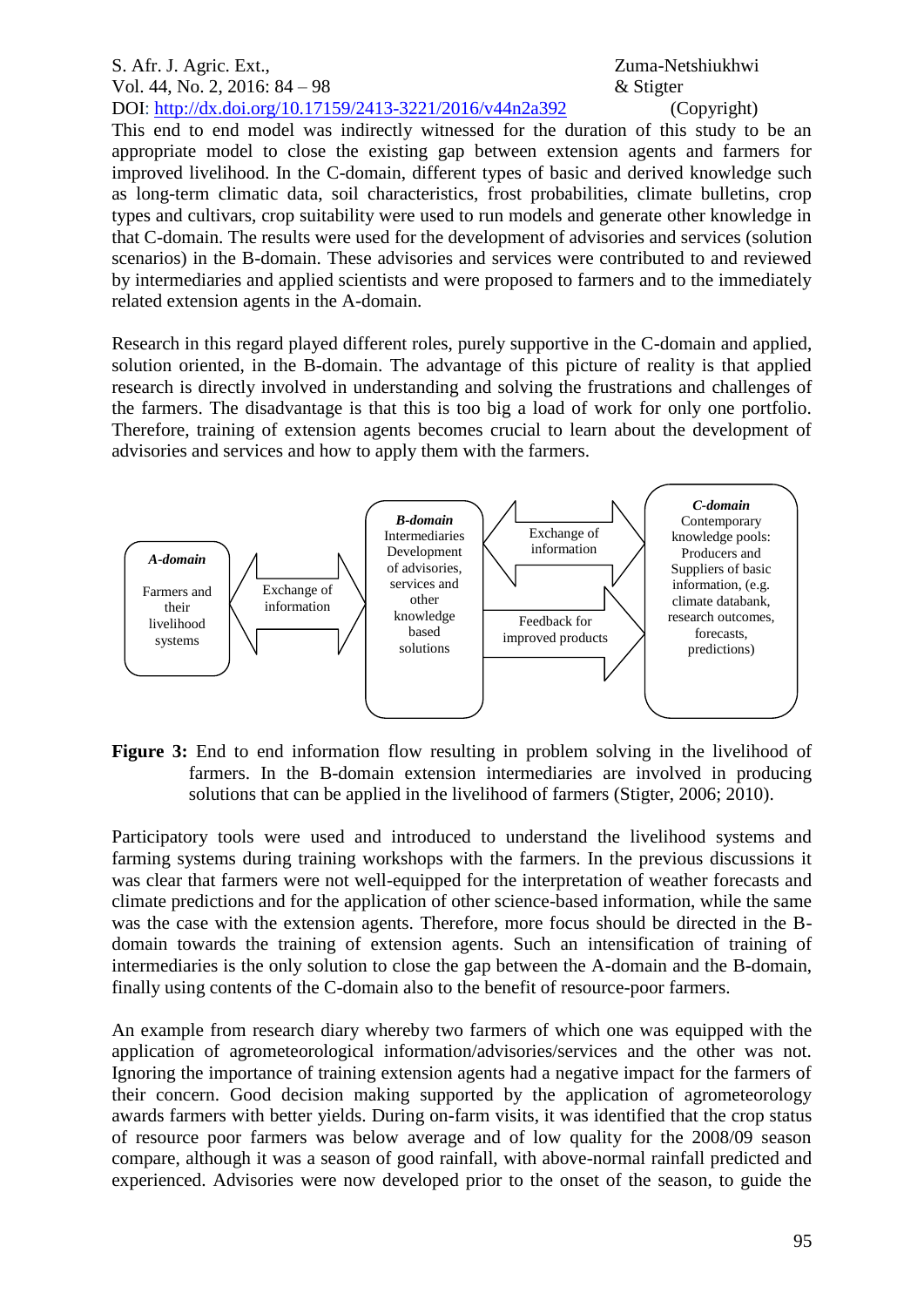farmers based on the seasonal condition for 2009/2010, where for the October-November-December (OND) and for the November-December-January (NDJ) periods the rainfall forecasts were below-normal, but for the January-February-March (JFM) period abovenormal rainfall was expected. Advisories entailed recommendations on crop type selection, cultivar selection, planting date selection and basic management strategies. Late planting of a cultivar with a short maturing time in the last week of December 2009, with increased plant population, were the recommended options under these late above-normal conditions. However, not all farmers took attentiveness and delayed planting. For example, farmers who insisted and planted on 30 November 2009 harvested 1-2 ton/ha, while farmers who planted on 27 December 2009, three days before the actual onset of rainfall, and in July 2010 harvested 2-3 ton/ha.

Therefore, in the south-western Free State case study, it was discovered conducive to separately consider information producers, intermediaries and end-users. The system of extension approach of the Department of Agriculture can be effective by training extension agents to train the farmers. Extension agents, which we can safely call intermediaries, should focus on taking part in this new extension agrometeorology approach, and should focus on the following tasks:

- $\checkmark$  Training of farmers during on-farm visits and study groups;
- $\checkmark$  Where necessary and possible arranging with information producers to conduct infield training for farmers with the extension agents being present (this method was baptized "Science Field Shops" by Stigter & Winarto (2012) in Indonesia and has been successfully applied there since 2008); and
- $\checkmark$  Giving feedback to the information producers for further improvements according to the needs of the farmers.

The above approach can be adopted on complementing and improving the extension approach which is now operational and already established. The most important factor is to equip extension agents to be able to transfer/establish agrometeorological information/advisories/services to/with farmers. The approach will build more confidence and strength the relationship amongst information producers, local extension agents and users.

## **4. CONCLUSION**

The study examined an approach that is suitable for the delivery of agrometeorological information, advisories and services with south-western Free State. The study has highlighted the challenges faced by the farmers, by extension agents and agrometeorological information producers and suppliers. The main challenge encountered was the existing gap between the information suppliers and users. Therefore, end to end information flow from A-domain to Bdomain and C-domain is suitable to understand the farmers and their livelihood and the development of tailor-made and user friendly agro-advisories. Intensive training of intermediaries is critical in enforcing the adoption of agrometeorological and agroclimatological information for improved decision making.

## **REFERENCES**

DAVITT, A. J., CHEN, C., & RUDGERS, J. A. 2011. Understanding context-dependency in plant-microbe symbiosis: The influence of abiotic and biotic contexts on host fitness and the rate of symbiotic transmission. *Environmental and Experimental Botany* 71:137-145.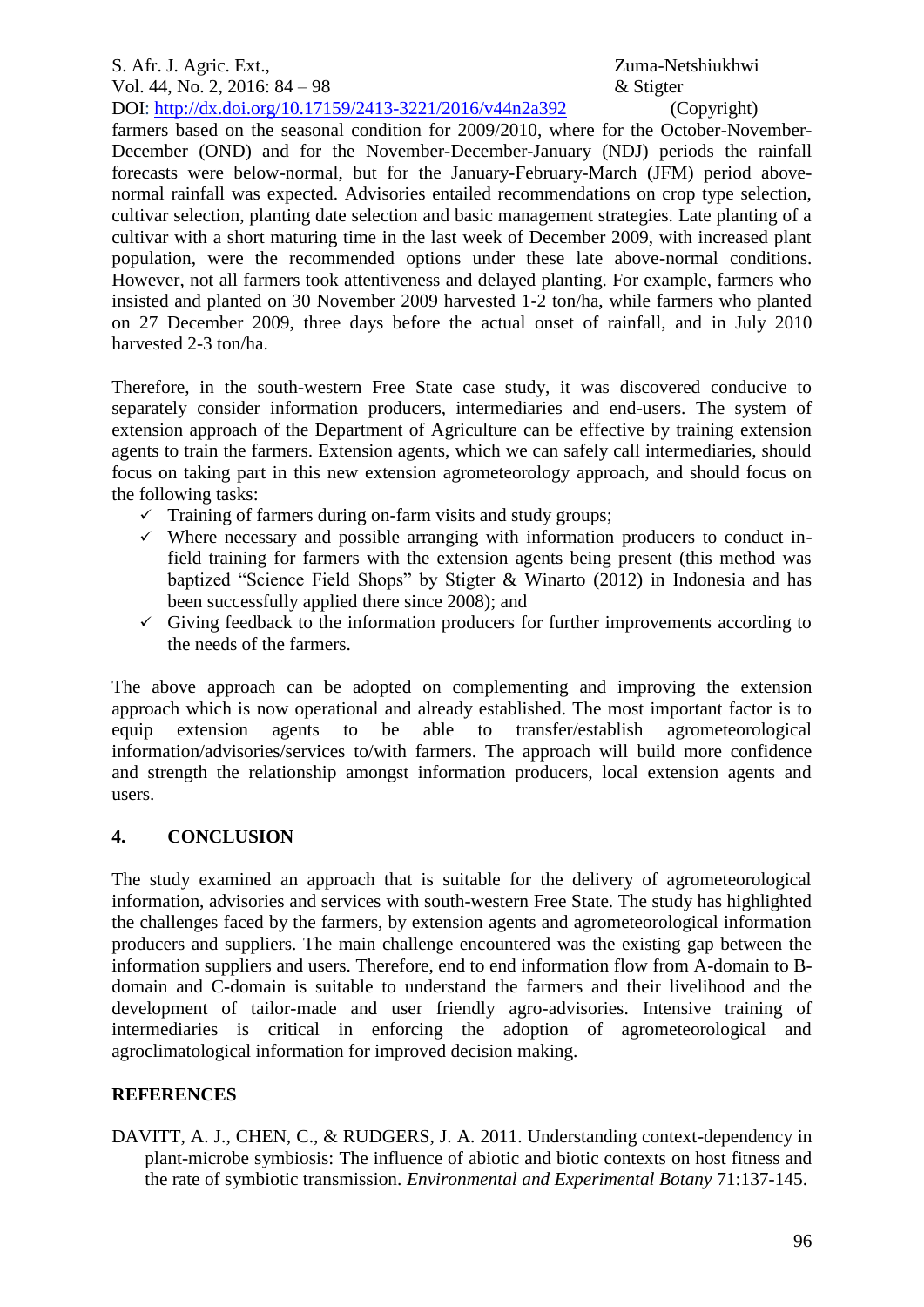## S. Afr. J. Agric. Ext., 2008. The S. Afr. J. Agric. Ext., 2008. The S. A. S. A. S. Agric. Ext., 2008. The S. A. S. Agric. Ext., 2008. The S. Agric. Ext., 2008. The S. Agric. Ext., 2008. The S. Agric. Ext., 2008. The S. Agr

Vol. 44, No. 2, 2016: 84 – 98  $\&$  Stigter

DOI: http://dx.doi.org/10.17159/2413-3221/2016/v44n2a392 (Copyright) DICK, B. 2002. [Action research: Action and research.](http://www.scu.edu.au/schools/gcm/ar/arp/aandr.html) [http://scu.edu.au/schools/gcm/ar/arp/aandr/html.](http://scu.edu.au/schools/gcm/ar/arp/aandr/html) (Accessed 23 October 2010)

- GOMMES, R. M., ACUNZO, S., BAAS, M., BERNARDI, S., JOST, E., MUKHALA & RAMASAMY, S. 2010, Communication approaches in applied agrometeorology. Ch. II.D in K. Stigter (Ed.) Applied Agrometeorology, Springer, Berlin, pp. 263-286.
- KANNINENA, A., SEPPO HELLSTENC, S., & HÄMÄLÄINENA, H. 2013. Comparing stressor-specific indices and general measures of taxonomic composition for assessing the status of boreal lacustrine macrophyte communities. *Ecological Indicators* 27:29–43.
- KELMAN, I., MERCER, J., & WEST, J. J. 2009. Combining different knowledge: community-based climate change adaptation in Small Island developing states. In: 60 Participatory learning and action-Community-based adaptation to climate change. International Institute for Environmental and Development.
- KRAMER, R. 2007. Leading change through action learning. The Public Manager 36(3):38- 44.
- McNIFF, J. 2002. Action research for professional development concise advice for new action researchers.  $1^{st}$  &  $2^{nd}$  edition [\(www.actionresearch.net\)](http://www.actionresearch.net/) Online viewed October 2007.
- MUTIMBA, J. K. 2014. Reflections on agricultural extension and extension policy in Africa. South African Journal of Extension 42:15-26.
- [SCHUBERT,](http://www.sciencedirect.com/science/article/pii/B9780123855367000029) H., [DETHIER,](http://www.sciencedirect.com/science/article/pii/B9780123855367000029) M., [KAREZ,](http://www.sciencedirect.com/science/article/pii/B9780123855367000029) R., [KRUSE,](http://www.sciencedirect.com/science/article/pii/B9780123855367000029) I., [LENZ,](http://www.sciencedirect.com/science/article/pii/B9780123855367000029) M., [PEARSON,](http://www.sciencedirect.com/science/article/pii/B9780123855367000029) G., [SVEN ROHDE,](http://www.sciencedirect.com/science/article/pii/B9780123855367000029) S., [SOFIA, A., WIKSTRÖM,](http://www.sciencedirect.com/science/article/pii/B9780123855367000029) S. A. & [OLSEN,](http://www.sciencedirect.com/science/article/pii/B9780123855367000029) J. L. 2011. Chapter Two – Stress Ecology in *Fucus*: Abiotic, Biotic and Genetic Interactions. Advances in Marine Biology 59:37-105.
- SERRAT, O. 2008. Action learning. Knowledge Solutions. [\(http://www.adb.org/Action-](http://www.adb.org/Action-Learning.pdf)[Learning.pdf.](http://www.adb.org/Action-Learning.pdf) Online viewed October 2010.
- STEVENS, J. B. & VAN HEERDEN, P. S. 2006. Participatory curriculum development for training of extensionists in irrigation management. *S. Afr. J. Agric. Ext.* 35(2): 242-256.
- STIGTER, C. J. 2005. Building stones of agrometeorological services: selected contemporary science and understanding of prevailing policy environments, Opening key note lecture at the FPEC Symposium, Fukuaka, Japan. *Journal of Agricultural Meteorology* 60:525- 528.
- STIGTER, C. J. 2006. A contemporary history of the development of a new approach to applied agrometeorology. Available at the INSAM web site [\(www.agrometeorology.org\)](http://www.agrometeorology.org/) under the topic "History of Agrometeorology".
- STIGTER, C. J., SIVAKUMAR, M. V. K. & RIJKS, D. A. 2000. Agrometeorology in the 21<sup>st</sup> century: workshop summary and recommendations on needs and perspectives. Agricultural Forest Meteorology 103:209-227.
- STIGTER, K. (Ed.), 2010. Applied agrometeorology. Springer, Heidelberg Verlag Berlin.,  $xxxviii + 1101$  pp.
- STIGTER, K. & WINARTO, Y. 2012. Extension agrometeorology as a contribution to sustainable agriculture. New Clues in Sciences 2: 59-63
- STIGTER, K., 2006. Scientific research in Africa in the  $21<sup>st</sup>$  century. In need of change of approach. *African Journal of Agricultural Research* 1:5-9.
- STRINGER, E. T. 2007. Action Research. Thousand Oaks (3rd ed.) CA: Sage Publications pp 279.
- TENGE, A. 2005. Participatory appraisal for farm-level soil and water conservation planning in West Usambara Mountains, Tanzania. Doctoral thesis, Wageningen University, Wageningen, The Netherlands.
- VAN NIEKERK, J. A. STROEBEL, A. VAN ROOYEN, C. J. WHITFIELD, K. P. & SWANEPOEL, F. J. C. 2009. Towards designing a new agricultural extension service